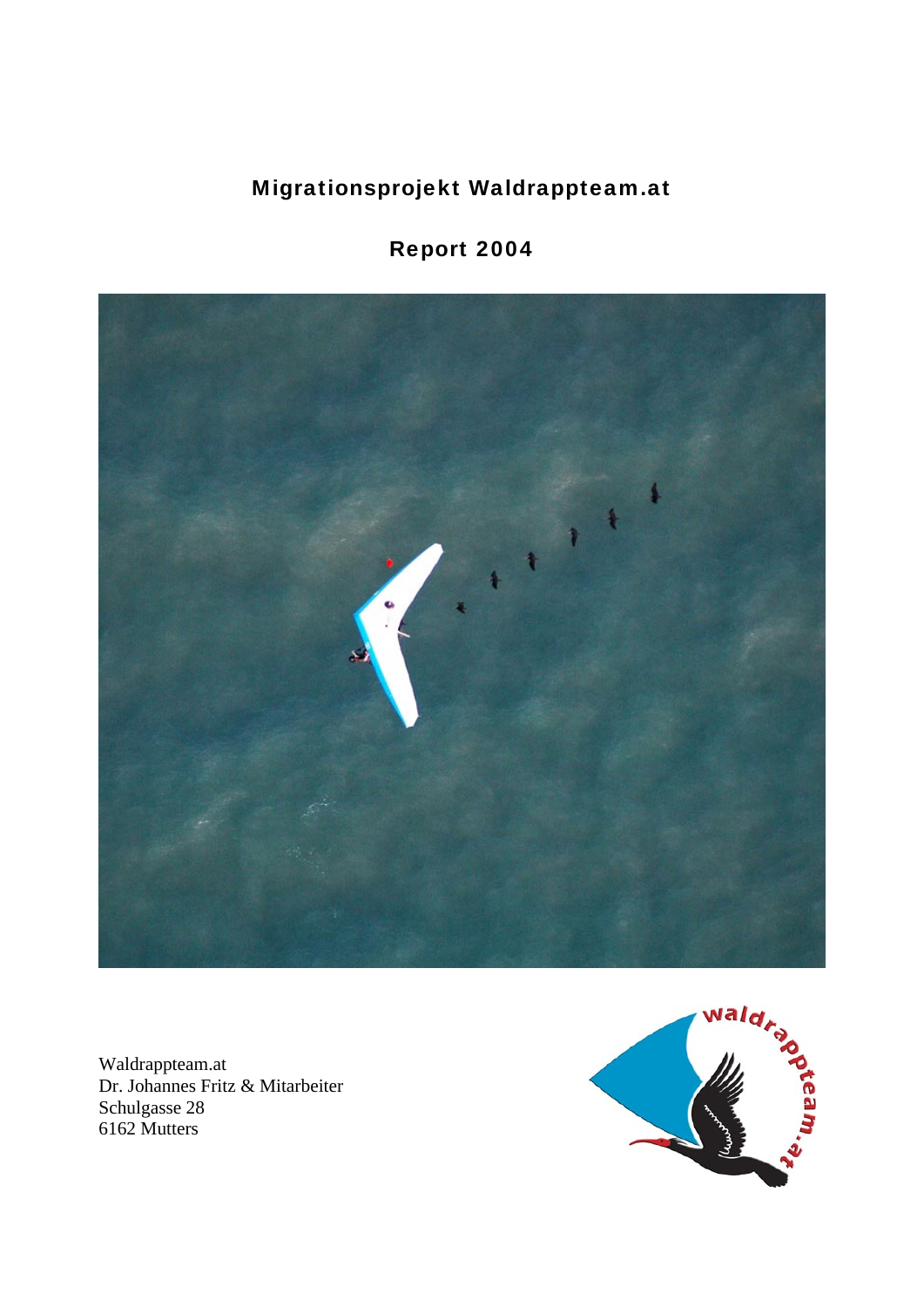#### *Basics*



Our aim is to establish a self-sustaining 'model-colony' of 30 to 40 NBI in Scharnstein (Upper Austria), with a migration tradition to a wintering area in the southern Tuscany and to address several of the questions on migration behaviour, habitat use and feeding ecology..

We assume that the ability to control autumn migration is of significant relevance for every reintroduction attempt, independent of the origin of the birds and the geographical location. Thus, the choose of the locations during this experimental phase (Almtal, Laguna di Orbetello) is of secondary relevance. However, due to the experiences of the first two years of our project and with the Grünau birds (see the Grünau report) we assume, that a reintroduction of the NBI in Europe, in particular along our planned migration route from the Alps to the southern Tuscany, will be possible and reasonable, provided that we succeed with our program.

Despite the proximate aim for the reintroduction of the NBI, flying with human-imprinted birds offers a broad range of options not only for bird conservation but also for behavioural and physiological research in the context of bird flight and migration. We are not the first and not the only one who use this approach, but we see the potential and want to contribute to the development of this innovative method.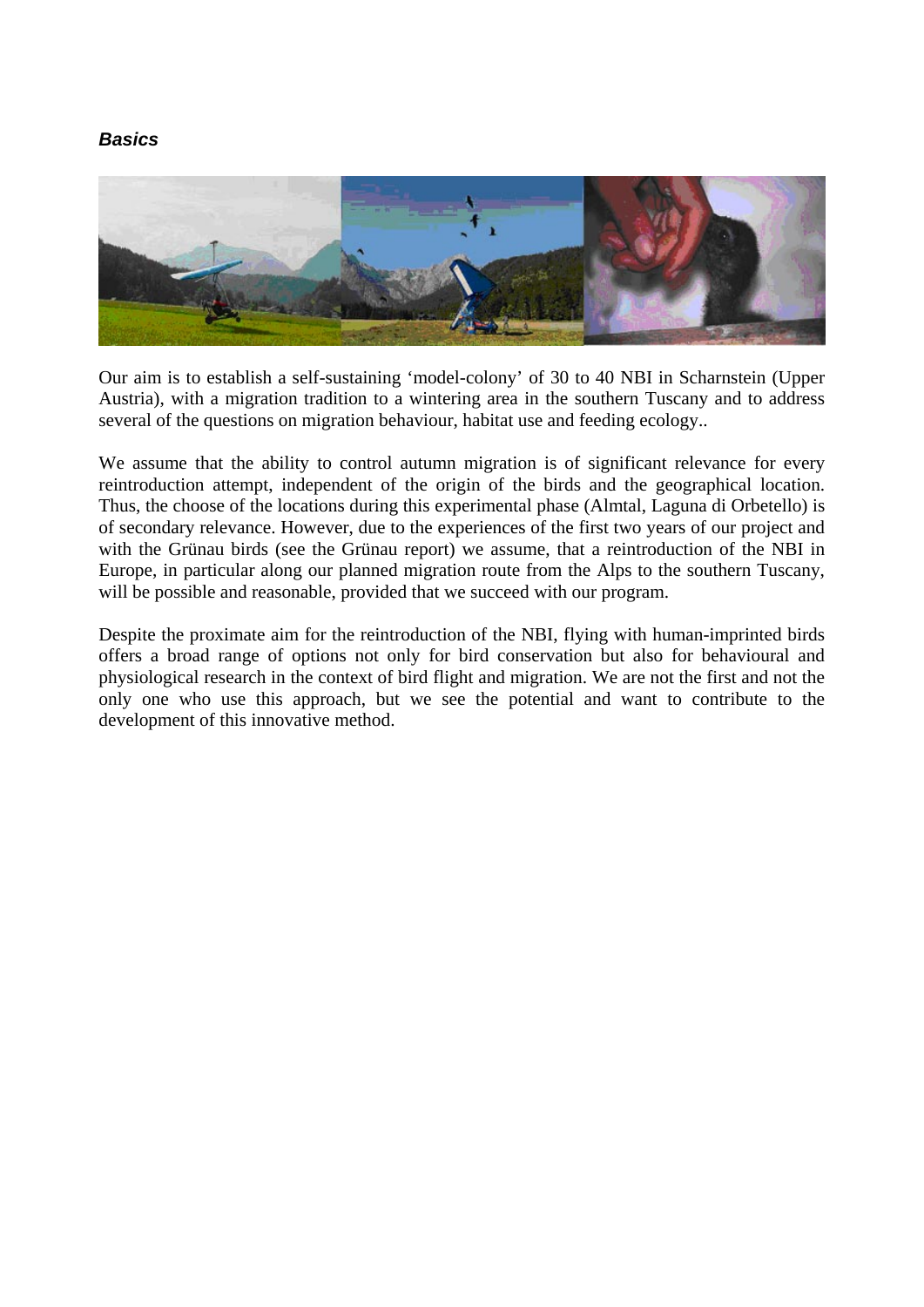#### *Migration Project Waldrappteam.at 2004*



*Flight along the Lido di Jesolo; August 2004* 

Our migration 2004 could be terminated successfully. From August 17th till September 22th we migrated with a group of eight handraised Waldrapp ibis over 860 km from Scharnstein, Upper Austria, to Laguna di Obetello, Tuscany.

Migration lasted over 37 days: 14 days flying with a mean of 61 km per day; during 8 days flying was not possible due to the weather conditions; 10 days stopover were necessary due to technical problems, all of them already in Austria at beginning of the migration; finally 5 days rest were necessary duet to a lack of motivation of the team members resp. the birds.

The birds were highly motivated and willing to fly from the beginning. We could increase the daily distances from 30 km up to almost 90 km. Even after such long flights the birds showed no sign of exhaustion or other kinds of stress. Just once after a long flight from San Sepolcro to Pantalla they didn't follow for the next two days, then it work well again. Due to the good condition of the birds we could increase the daily trips from 35 up to 90 km. Flight speed was about 50 kmh, but sometimes the ground speed was much higher, up to 100 kmh, up to back winds.

The one seated microlight, we used this year, was perfectly suitable for the use. Flight speed is between 45 and 55 kmh and low weight in combination with a big makes it very manoeuvrable. However, at the beginning we had serious problems with the engine. Support by the company Hirth was very insufficient, but finally our team sorted out and solved the problems with the support of local technicians.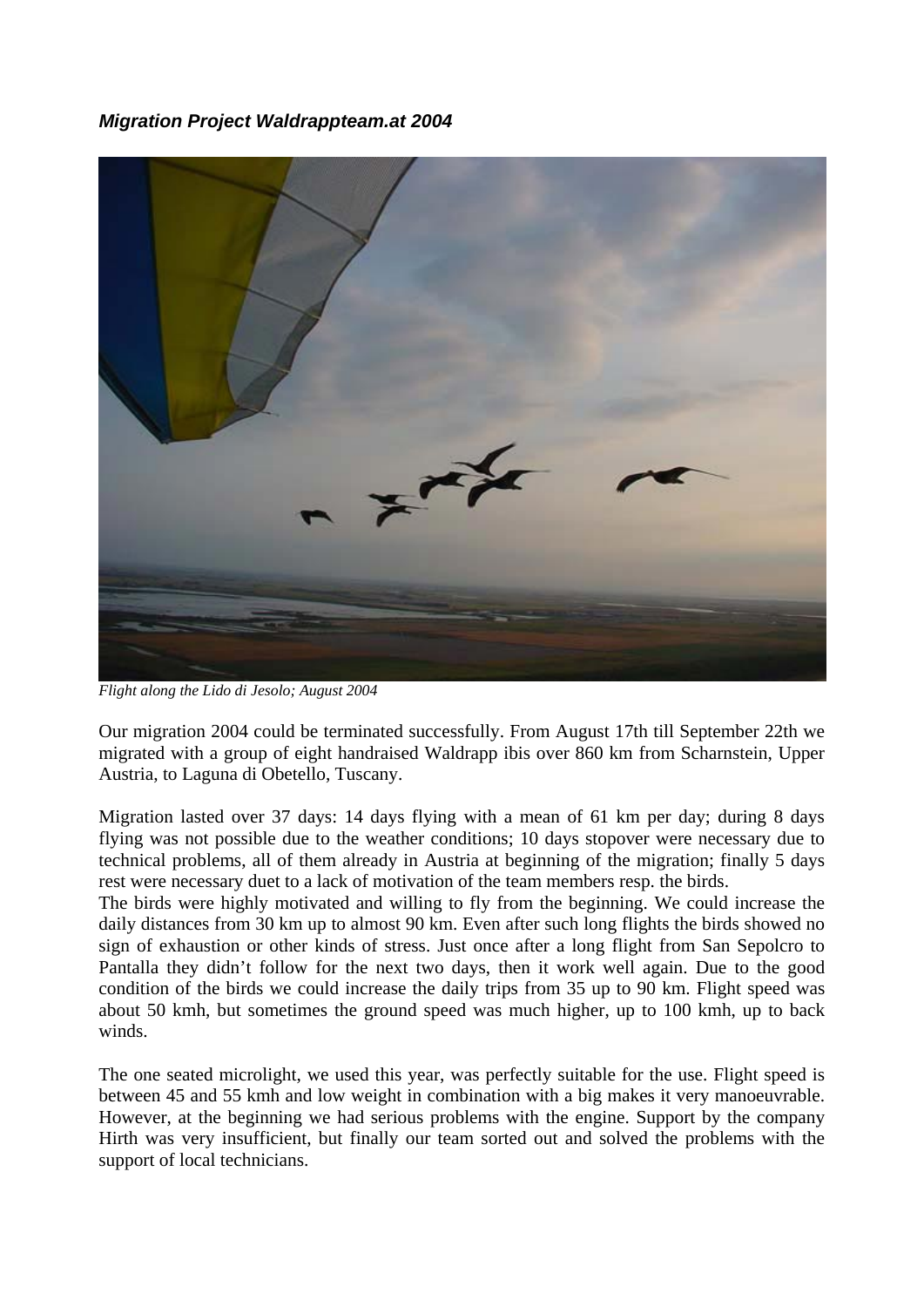Sometime the birds flew in a separate formation, sometimes they flew directly with the microlight, even under the wings close to me. They soon learned to use aerodynamically advantageous positions at the microlight, in particular at the edges of the wing. There they sometimes sailed in the upwind for minutes without wing flap.

Before and after migration we did a veterinary check up. All birds were healthy and free of infections/parasites before start. A Veterinary from the University Padova checked them after arrival in the wintering area. He confirmed that all of them are in a very good condition, well trained. We controlled body weight over the whole migration period. Some birds lost body weight during the migration period (max. -5.5 % loss) but others increased their weight (max. 7.7 % increase); mean 0.2 % increase of the body weight from beginning of migration to the end of migration. Before, during and after migration we sampled faeces from every bird to analyse for hormonal changes. But these data are not available yet. Our data will be published the next month. I will send these files as soon as available.

The public interest for our activity was very high. Lots of people red the daily news at our homepage. People from Austria even ask to come to the Tuscany particularly to visit our birds. This year migration was filmed by a Japanese Film team. They produce a documentation which will be broadcast in Japan in November.

The birds are now in the Laguna di Orbetello. They stay there during winter. One or two people of our team are permanent with them. They fly free during day, but at night they stay in an aviary.



*Our aviary in the WWF Oasis Laguna di Orbetello.*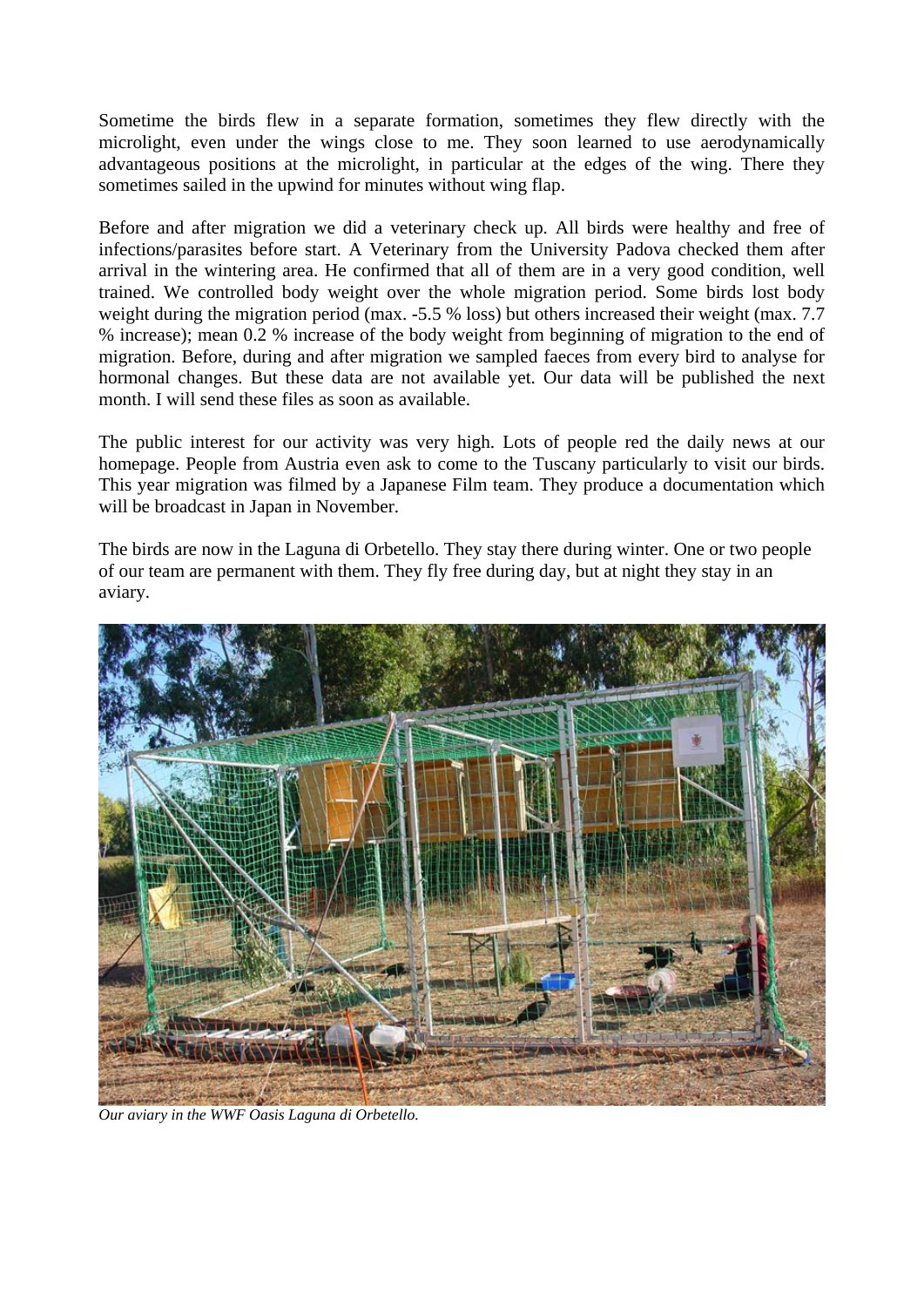#### *Other activities 2004*

#### *Project Burghausen*



*Visions of our exhibition in Burghausen, Bavaria.* 

On October 3th the Garden Show in Burghausen, Bavaria, finish. We had an exhibition there and raised a group of five NBI. Our presentation was a highlight there. More than 800.000 visitors (!) saw the exhibition.

The reason for this activity was two fold. First, Burghausen is a small city with a huge castle along the river Salzach, just about 60 km north of Salzburg. Along this river we know from at least three historical Bald Ibis colonies. They bested in the sandstone cliffs along the river. Close to Burghausen there are numerous such cliffs. The Garden show offer the unique opportunity to proof the suitability of such historical Bald ibis habitats for a recent group of such birds. Therefore, in co-operation with the Konrad Lorenz Research Station we collected data on the behaviour of the free flying birds, on the feeding ecology at some meadows at the outskirts of the town and on the bird human interactions.

Due to the small number of birds and the short time of free flight the data set are small. Anyway, it adds some new facts to the data we collected during the last years together with the scientists of the Research Station.

It was never our plan to install a permanent group of NBI in Burghausen. On September 22th we brought the birds from Burghausen to the Zoo Rosegg, Carinthia, where they stay with the 21 birds form our last year migration trip (see below).

A second reason for the Burghausen Project was the great opportunity of 800.000 visitors for PR. It was much interest in the birds and in our activities. Many people already knew about the birds and the project due to the medial presence of the last years. Posters, a Power Point presentation, a Video presentation, interactive showcases and preparations informed visitors about the biology of NBI, their history, the situation of the wild population and, more general, about nature conservation and the relevance of Zoos as a resource for reintroduction. A special showcase informed about the situation of the wild birds in Morocco. There we also collected money for the conservation of these birds (C. Böhm is informed about this; after October 3rd we will pass this money on).

Just recently an attentive visitor of an art exhibition in Burghausen recognised a bird, very similar to a NBI, at a painting of the 15th century. It shows a juvenile bird with a worm in it's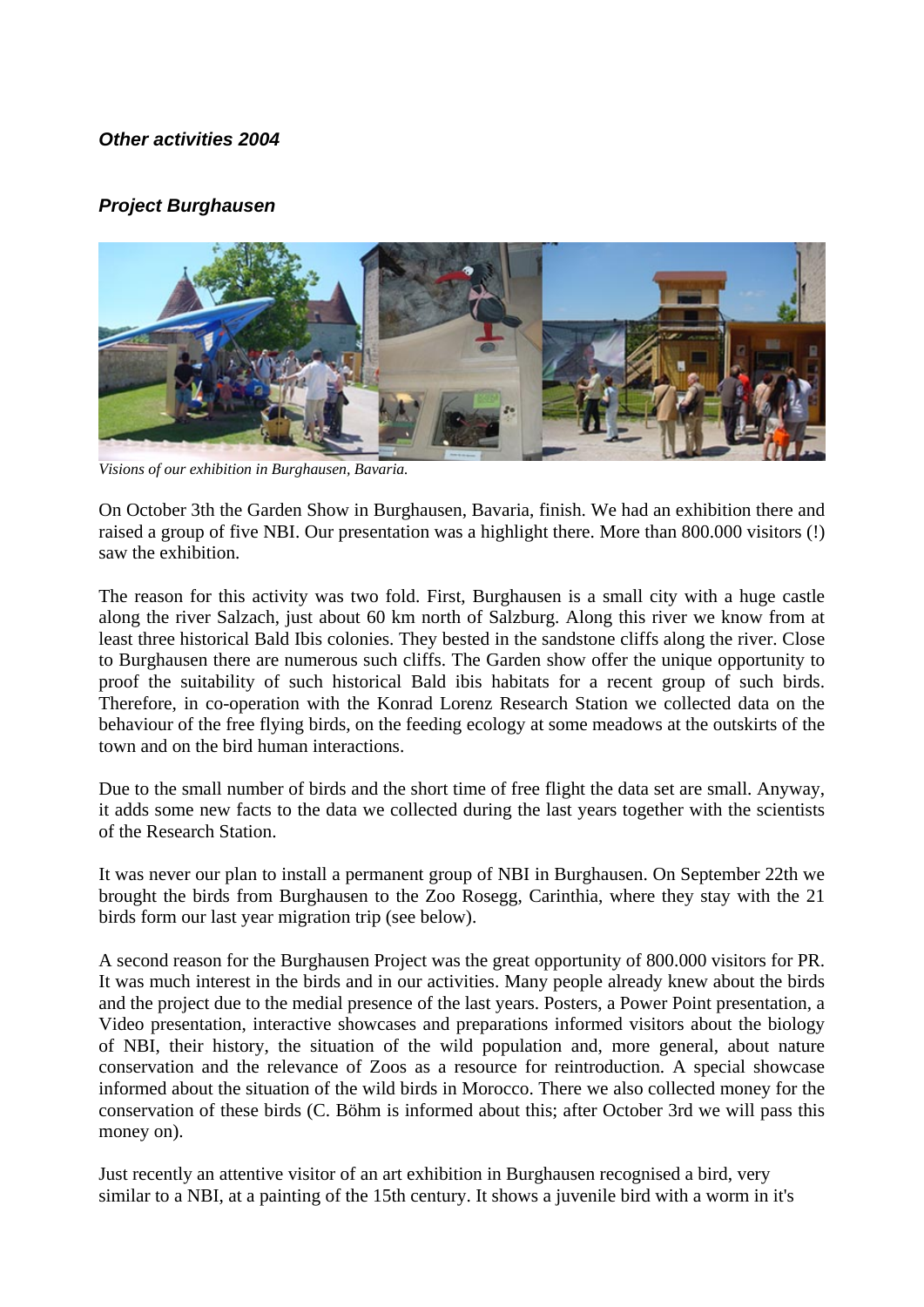beak. The artist originates from Munich and the detailed illustration of the bird, even with food, indicated that he had the opportunity to observe living specimen.

Our Burghausen exhibition is now available for other locations, related to the Bald ibis project. Potential locations for the next year are locations in Austria, Bavaria and Tuscany.



### *Project Rosegg, Carinthia*

The owner of the Zoo Rosegg, Price Emanuel v.u.z. Liechtenstein, is a very active supporter of our project since the beginning. He decided to take the 21 birds from our 2002/03 generations to found a semi wild population similar to the one in Grünau. Me and a technician, Ing. Jochen Leeb, got the order to plan and to build the necessary structures there. In spring 2004 an aviary was build. It was planned similar to the one in Grünau, with a lot of input by "Austrian NBI professionals". During summer the birds fly free with roosting platforms on top of a hill in the centre of the Zoo.

The first free flight period from end of April till end of July 2004 free flight worked very well. A former member of our team and foster mother of all the birds were employed to care for the birds. There were no losses and En d of July all the birds were enclosed in the new aviary. There they stay over winter and in Spring 2005 the next free flight period starts, potentially also the first reproduction attempts.

As already mentioned, the birds from Burghausen were brought to Rosegg and they are now with the oter birds in the aviary (the carrying capacity of the aviary is for at least 36 birds.

We have an agreement with Prince Liechtenstein that the group will be available for our scientific needs and that the offspring of the group will be available for our further activities. That's highly relevant for us, because with support by C. Böhm we got birds from different genetic lines and so the three generations of the Rosegg group have a high genetic variability (as far as this is possible within the Zoo population).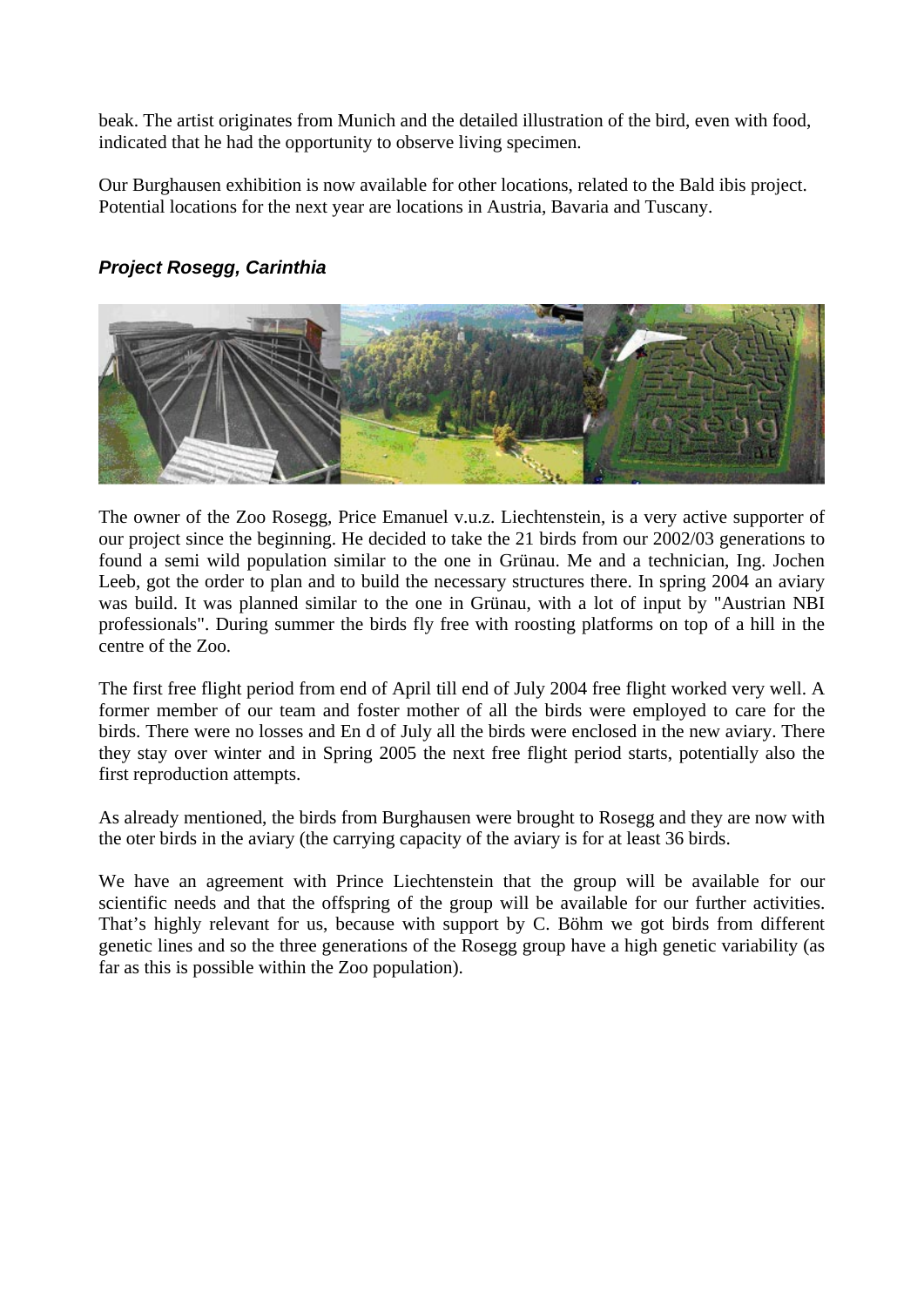### *Extract from publications 2003*

| 12.03.2003 | Post vom Märchenerzähler        | Ein Vogel der wenig Glück gehabt hat.                                                               |
|------------|---------------------------------|-----------------------------------------------------------------------------------------------------|
| 21.03.2003 | Format                          | Wie Zoos zu den letzten Refugien bedrohter Tierarten werden                                         |
| 05.04.2003 | Radio Oberösterreich 20°°-21°°  | "Waldrapp & Bergschratt"; Die Märchenstunde mit H. Wittman;                                         |
| 05.04.2003 | Radio Salzburg 20°°-21°°        | Waldrapp & Bergschratt; Die Märchenstunde mit H. Wittman;                                           |
| 21.05.2003 | Salzburger Nachrichten          | Vogelschau                                                                                          |
| June 03    | Universum Magazin               | Der Waldrapp hebt ab                                                                                |
| 11.06.2003 | Oberösterreichische Nachrichten | Waldrappe für TV "Forsthaus" vor der Kamera                                                         |
| 13.06.2003 | Extrablick Oberösterreich       | Das Almtal wird bayrisch                                                                            |
| 25.06.2003 | Das Neue Blatt                  | Christian Wolff; jetzt hat der TV-Förster einen Vogel                                               |
| August 03  | Facts                           | Auf die Sprünge helfen                                                                              |
| 04.08.2003 | Öberösterreichsiche Nachrichten | Auf zum großen Flug in die Toskana; Motordrachen "zieht" Waldrappe                                  |
| 04.08.2003 | Oberösterreichische Nachrichten | Auf zum großen Flug in die Toskana; Motordrachen "zieht" Waldrappe                                  |
| 14.08.2003 | Extrablick Oberösterreich       | Auf zum Flug über die Alpen                                                                         |
| 20.08.2003 | Il Gazzettino                   | Lo stormo di ibis atteso a Osoppo                                                                   |
| 20.08.2003 | Il Gazzettino                   | Ibis "a scuola di Volo", tappa in Friuli                                                            |
| 25.08.2003 | Corriere della Sera             | In Vaggio Uno die 21 ibis eremita che stanno per arrivare in Italia                                 |
| 26.08.2003 | Corriere della Sera             | Ibis eremita in volo con "mamma-deltaplano" Partiti dall'Austria, domani<br>arrivo in Friuli        |
| 26.08.2003 | The Daily Telegraph             | This way, baldies; Microlight plays mother to teacch northern bald ibis to<br>migrate               |
| 26.08.2003 | Oberösterreichische Nachrichten | Waldrapp-Projekt spießt, Flugtraining geht weiter                                                   |
| 28.08.2003 | Kurier                          | Der mühsame Fluf des Waldrapp nach Italien                                                          |
| 28.08.2003 | Il Gazzettino                   | É stato ripreso l'ibis indisciplinato                                                               |
| 29.08.2003 | la Nuova                        | Ibis guidati da un deltaplano                                                                       |
| 01.09.2003 | la Nuova di Venezia             | Ibis dispesi in volo tra Eraclea e il Lido                                                          |
| 03.09.2003 | Kurier                          | Der Waldrapp wird wieder selbständig                                                                |
| 03.09.2003 | la Nuova                        | Ibis, favola a lieto fine; I volatili sono arrivati a Spiaggia Romea                                |
| 04.09.2003 | Standard                        | Nicht alles, was Flügel hat, fliegt; Waldrappe legen Weg ins Winterquartier<br>teils im Auto zurück |
| 06.09.2003 | Salzburger Nachrichten          | Waldrappe?                                                                                          |
| 11.09.2003 | Oberösterreichische Nachrichten | Waldrappe am Ziel in Italien                                                                        |
| Okt.03     | Quercus                         | Neuvas esperanza para el ibis eremita tras el hallazgo de una pequena<br>colonia en Siria           |
| 10.10.03   | <b>ORF</b> Town Trophy          | Live Auftritt von Klara Tuckova                                                                     |
| 14.10.03   | Neue Deutsche Welle             | Radiointerview mit Elizabeth Mortimer; wiederholt am Tag ausgestrahlt                               |
| Nov. 03    | <b>ORF</b> Nachlese             | Waldrapp im Anflug                                                                                  |
| 04.11.2003 | TV Vorschau                     | OFR Fernsehtipp des Tages: Der Flug des Waldrapp                                                    |
| 04.11.2003 | Oberösterreichische Nachrichten | Wo, bitte, geht's denn hier in die Toskana?                                                         |
| 04.11.2003 | Salzburger Nachrichten          | Dem Waldrapp eine Chance                                                                            |
| 04.11.2003 | Kronenzeitung                   | Universum: Der Flug des Waldrapp; Eine gar verrückte Idee                                           |
| 04.11.2003 | Kurier                          | TV Tipp Universum: Der Flug des Waldrapp                                                            |
| 04.11.2003 | Die Ganze Woche                 | TV Tipp: Universum Der Flug des Waldrapp                                                            |
| 06.11.2003 | <b>Tiroler Tageszeitung</b>     | TV Kritik: Sturer Tiroler und störrische Vögel                                                      |
| 06.11.2003 | Kurier                          | TV Kritik: Wahre Qualität                                                                           |
| 06.11.2003 | Kronenzeitung                   | TV Kritik: Universum Waldrapp                                                                       |